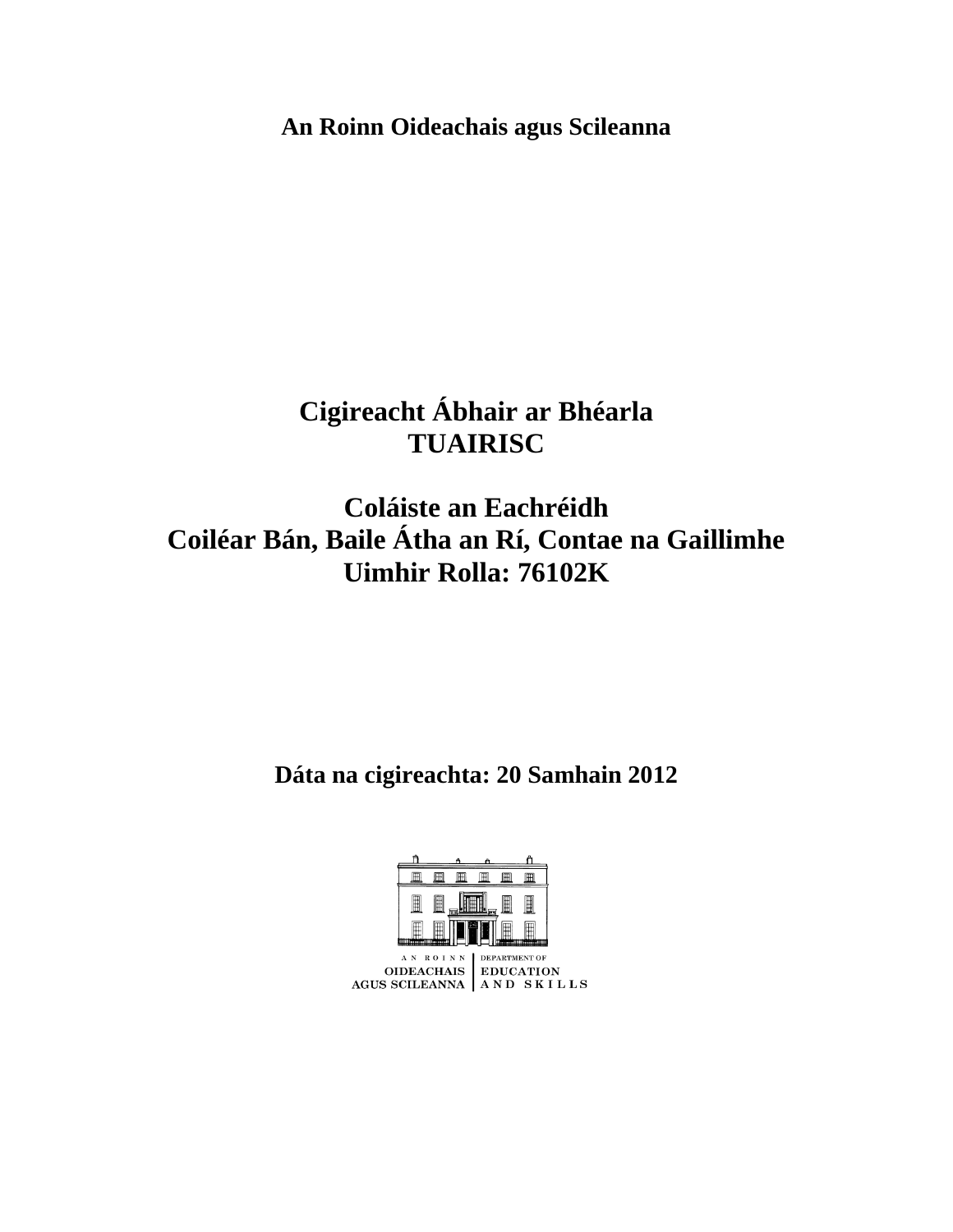## **TUAIRISC**

#### **AR**

### **CHÁILÍOCHT NA FOGHLAMA AGUS AN TEAGAISC SA BHÉARLA \_\_\_\_\_\_\_\_\_\_\_\_\_\_\_\_\_\_\_\_\_\_\_\_\_\_\_\_\_\_\_\_\_\_\_\_\_\_\_\_\_\_\_\_\_\_\_\_\_\_\_\_\_\_\_\_\_\_\_\_\_\_\_\_\_\_\_\_\_\_\_\_\_\_\_\_\_\_**

#### **EOLAS MAIDIR LEIS AN GCIGIREACHT**

| Dáta na cigireachta                                                                                                                                                          | 20 Samhain 2012                                                                                                                                                |
|------------------------------------------------------------------------------------------------------------------------------------------------------------------------------|----------------------------------------------------------------------------------------------------------------------------------------------------------------|
| Na gníomhaíochtaí cigireachta ar tugadh<br>fúthu<br>• Athbhreithniú ar cháipéisí ábhartha<br>• Plé leis an bpríomhoide agus leis na<br>múinteoirí<br>• Caidreamh le scoláirí | • Breathnú ar theagasc agus ar fhoghlaim i rith trí<br>thréimhse ranga<br>Athbhreithniú ar obair na scoláirí<br>• Aiseolas don phríomhoide agus don mhúinteoir |

#### **PRÍOMHCHINNTÍ**

- Bhí an teagasc go maith nó go han-mhaith agus bhí an fhoghlaim go maith sna ceachtanna a breithníodh.
- Tá caidreamh an-mhaith ann idir na múinteoirí agus scoláirí
- Cé go bhfuil líon maith oibre scríofa á tháirgeadh ag scoláirí agus go soláthraítear aiseolais foirmitheach ar shleachta substaintiúla oibre, tá scóip ann chun tacú le gnóthachtáil ar chaighdeán níos airde fós, fiú, sa réimse seo.
- Tá tacaí scoile uile an-láidir ann don ábhar.
- Breathnaíodh ullmhúchán ar chaighdeán ard ag an múinteoir sna ceachtanna uile agus tá scéimeanna oibre mionsonraithe ullmhaithe do gach bliainghrúpa.

#### **PRÍOMH-MHOLTAÍ**

- Tá gá le cur go follasach le stór foclóra na scoláirí agus ní mór forbairt níos marthanaí a bhaint amach i gcur chuige na scoláirí i leith na scríbhneoireachta mar phróiseas.
- Moltar tuilleadh forbartha a dhéanamh ar straitéisí na roinne um mheasúnú chun foghlama (McF), chun tacú le gnóthachtáil litearthachta níos airde fós ag na scoláirí.
- Ba chóir straitéisí breise chun léitheoireacht phearsanta a chothú a chuimsiú isteach sna scéimeanna oibre.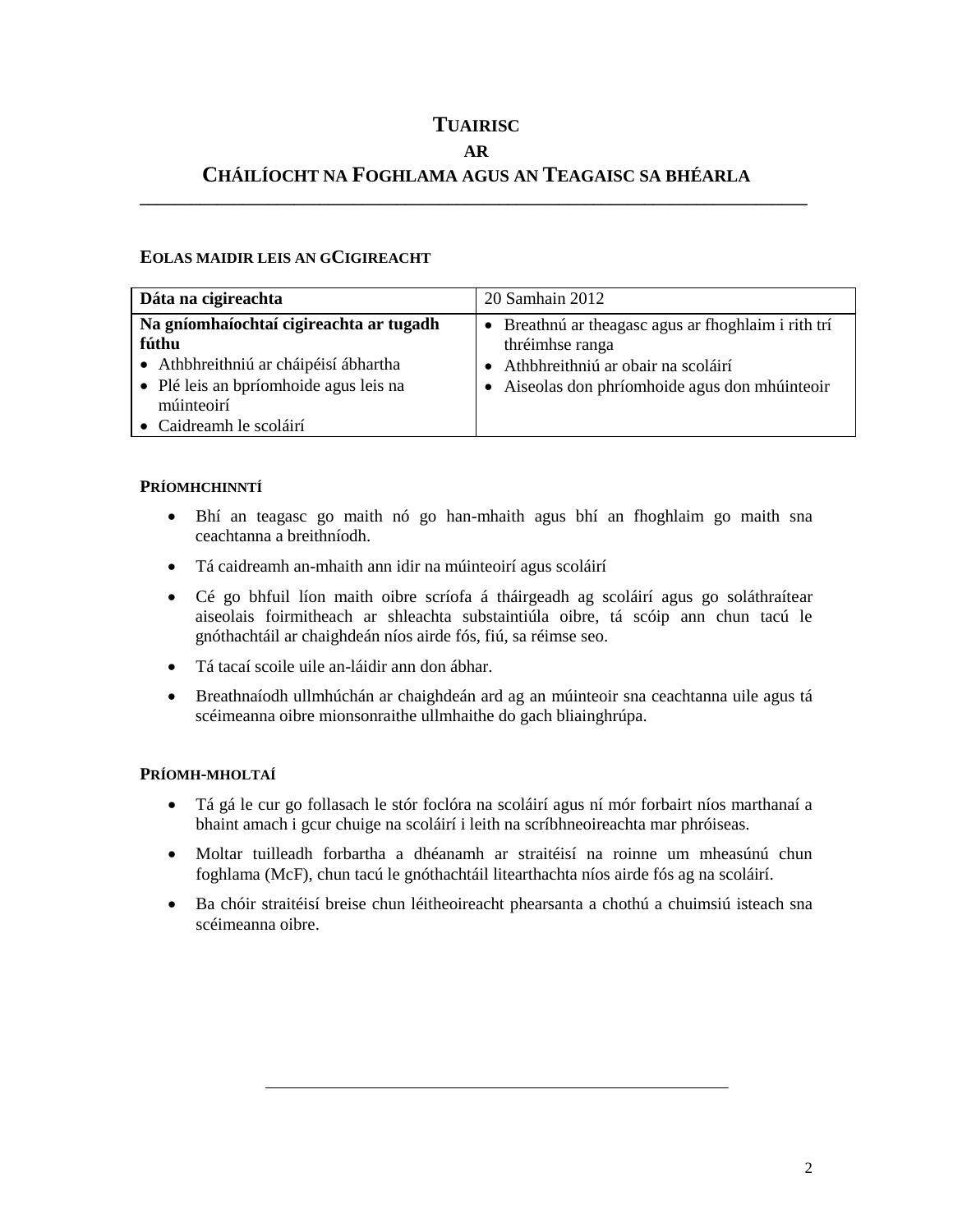#### **RÉAMHRÁ**

Tá Coláiste an Eachréidh faoi phatrúnacht Choiste Gairmoideachais Chontae na Gaillimhe. Coláiste iarbhunscoile lán-Ghaeilge comhoideachais is ea an scoil, a bunaíodh sa bhliain 2006, le 127 scoláire ar an rolla. Cuireann an scoil na cláir seo a leanas ar fáil: an Teastas Sóisearach (TS), clár Idirbhliana éigeantach, agus an Ardteistiméireacht Bhunaithe (AT).

#### **TEAGASC AGUS FOGHLAIM**

- Tá gaol an-mhaith agus dearfach ann idir múinteoirí agus scoláirí.
- Bhí an teagasc maith nó an-mhaith sna ceachtanna a breithníodh. I measc na gcleachtas an-mhaith a breathnaíodh bhí gnáthaimh shoiléire a theagasc do scoláirí i dtaca le dathchódú gnéithe stíle sa bhfilíocht, nótaí a choinneáil ar ranna áirithe den chúrsa, agus tabhairt faoi úllmhú go straitéiseach do scrúduithe. Chomh maith leis sin, leagadh béim láidir ar shainaithint fianaise mar thacaíocht dá mbarúla faoi théacsanna a lorg ó scoláirí.
- Bhí an fhoghlaim go maith sna ceachtanna a breithníodh. I measc na gcleachtas a thacaigh leis an bhfoghlaim bhí taifeadtaí de théacsanna a sheinm, íomhánna a chur ar taispeáint trí mheán an teicneolaíocht faisnéise agus chumarsáide (TFC) mar chúnamh don tuiscint, agus aird a dhíriú ar naisc théamacha idir téacsanna scríofa i seánraí difriúla.
- Tacaítear le scileanna scríbhneoireachta na scoláirí trí úsáid a bhaint as eochairfhocail mar mhodh chun téarmaí nua a sheoladh isteach agus a atreisiú, comórtais ranga a thionscaint chun cruthaitheacht a chothú, agus samplaí de chaighdeáin a úsáid le scoláirí an chúigiú bliain. Ina theannta sin, tá moladh ag dul d'úsáid TFC ag scoláirí na hIdirbhliana, agus dá gcur chuige i leith na scríbhneoireachta mar phróiseas, chun nuachtlitir ar imeachtaí na scoile a eisiúint go coícísiúil. Chun tógáil ar seo, moltar go gcuirfí go sonrach le stór foclóra na scoláirí chun tacú le hobair cheapadóireachta. Freisin, moltar go bhforbrófaí cur chuige i leith na scríbhneoireachta mar phróiseas le gach rang-ghrúpa. Uime seo, ba chóir don roinn gabháil do mhunlú follasach do scoláirí ar scileanna dréachtaithe, eagarthóireachta agus athscríofa ag baint úsáide as TFC. Ó thaobh na scoláirí de, ba chóir go n-iarrfaidís ceapadóireachtaí substaintiúil a dhréachtadh agus a athdhréachtadh ó am go ham.
- Is spás spreagúil foghlama é an bonnseomra don Bhéarla, mar a gcuirtear obair scoláirí ar taispeáint chomh maith le háiseanna teagaisc chun tacú le tuiscint na scoláirí ar ghnéithe áirithe de chúrsa an Teastais Shóisearaigh.
- Dáiltear agus déantar monatóireacht ar obair bhaile agus tugtar aiseolais foirmitheach ar shleachta substaintiúla oibre. Moltar anois don roinn trí chleachtas breise a bhaineann le measúnú chun foghlama (MCF) a chur i bhfeidhm. Ar an gcéad dul síos, ba choir úsáid a bhaint as botúin na scoláirí féin chun treoir chomhthéacsaithe a thabhairt ar mheicníochtaí teanga. An dara ceann ná critéir mheastóireachta a úsáid le scoláirí an timthrialla shóisearaigh, chomh maith le scoláirí an timthrialla shinsearaigh, i marcáil agus i dtabhairt aiseolaithe ar shleachta substaintiúla scríbhneoireachta. An tríú ceann ná samplaí de chaighdeáin a úsáid ó am go chéile le gach rang-ghrúpa, chun tacú le piarmheasúnú agus le féin-mheasúnú.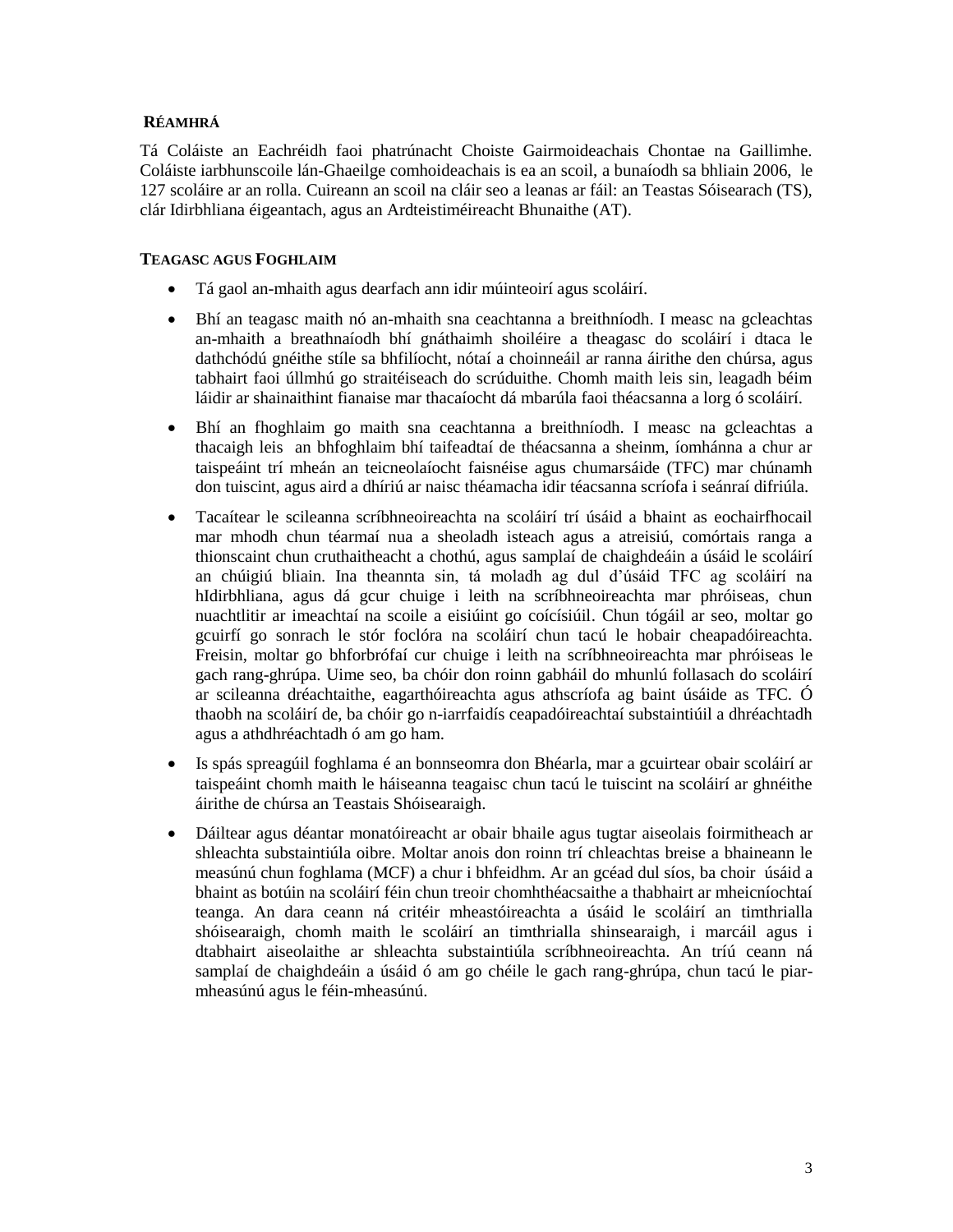#### **SOLÁTHAR AN ÁBHAIR AGUS TACAÍOCHT NA SCOILE UILE**

- Tá na tacaí scoile uile don Bhéarla an-láidir. Ina measc tá soláthar an-mhaith amchláir sa timthriall sóisearach agus sa timthriall sinsearach, ranganna tiomsaithe ar bhonn cumais mheasctha, seomraí ranga atá múinteoir-bhunaithe, scéim leabhar ar cíos do scoláirí an timthrialla shóisearaigh, acmhainní teagaisc TFC agus líonleabhair do na scoláirí uile. Cuirfear tuilleadh tacaíochta ar fáil do theagasc agus d'fhoghlaim nuair a dhéanfar an pacáiste ardáin scoile uile ar líne atá pleanáilte a ghníomhachtú, trína bhféadfaí ábhair ranga a uaslódáil a mbeadh cianrochtain ag scoláirí orthu.
- Agus súil le méadú suntasach ar an líon scoláirí an bhliain seo chugainn, tá sé beartaithe ag an mbainistíocht scoile an dara múinteoir Béarla a earcú. Moltar seo toisc go roinnfear dá bharr an obair phleanála roinne agus an ceartúchán ar obair na scoláirí idir an bheirt chomhghleacaithe.
- Cothaíonn imeachtaí a eagraítear laistigh den scoil scileanna agus suim na scolairí sa Bhéarla. Orthu seo áirítear turais go léiriúcháin drámaíochta, eagrú ceardlainne le haoiscríbhneoir agus spreagadh na scoláirí le cur isteach ar chomórtais óráidíochta poiblí agus scríbhneoireachta.
- Cothaítear suim na scoláirí sa léitheoireacht phearsanta leis an riachtanas go dtáirgeodh scoláirí na chéad bhliana léirmheasa ar leabhair agus trí roinnt ceachtanna taoiléitheoireachta a chuimsiú i gclár na chéad bhliana. Mar bhreis ar sin, comhairlítear go n-ullmhófaí liostaí d'ábhar léitheoireachta molta do na haoisghrúpaí agus na hinscní difriúla agus go gcuirfí ar fáil iad do scoláirí agus tuistí. Ba chóir go ndéanfaí machnamh ar chéatadán áirithe marcanna sna measúnaithe deireadh téarma a bhronnadh ar léirmheasa ar leabhair, ar ailt faoi thoipicí atá bainteach le cúrsaí reatha, agus araile.

#### **PLEANÁIL AGUS ULLMHÚCHÁN**

- Breathnaíodh ullmhúchán ar chaighdeán ard ag an múinteoir sna ranganna uile agus bhí scéimeanna oibre mionsonraithe ullmhaithe do na haoisghrúpaí go léir. Tá moladh ag dul don phleanáil shonrach atá déanta, sa timthriall sóisearach agus sa timthriall sinsearach araon, chun freastal ar riachtanais scoláirí atá ag ullmhú don ardleibhéal agus scoláirí atá ag ullmhú don ghnáthleibhéal sa rang-ghrúpa céanna.
- Ba sa bhliain 2011 a thosaigh an Idirbhliain sa scoil. Moltar, le himeacht ama, go mbunófaí nasca idir foghlaim an Bhéarla san Idirbhliain agus imeachtaí fadbhunaithe liteartha sa Ghaillimh de leithéid na féile Cúirt, chun chur le heolas na scoláirí maidir le saothar údair atá fós beo.
- Tá moladh tuillte don tús atá curtha le féin-mheasúnú sa phleanáil don Bhéarla. Ag tógáil ar seo, moltar go gcuirfí tús freisin le pleanáil fhoirmiúil gnímh mar chleachtas pleanála roinne.

Ag deireadh na meastóireachta, pléadh dréachtchinntí agus dréachtmholtaí na meastóireachta seo leis an bpríomhoide agus an múinteoir ábhair. Tugadh deis do bhord bainistíochta na scoile ar a thuairim a léiriú ar thorthaí agus ar mholtaí na tuairisce i scríbhinn, agus beidh freagra an bhoird ar fáil san aguisín atá leis an tuairisc seo.

*Foilsithe Márta 2013*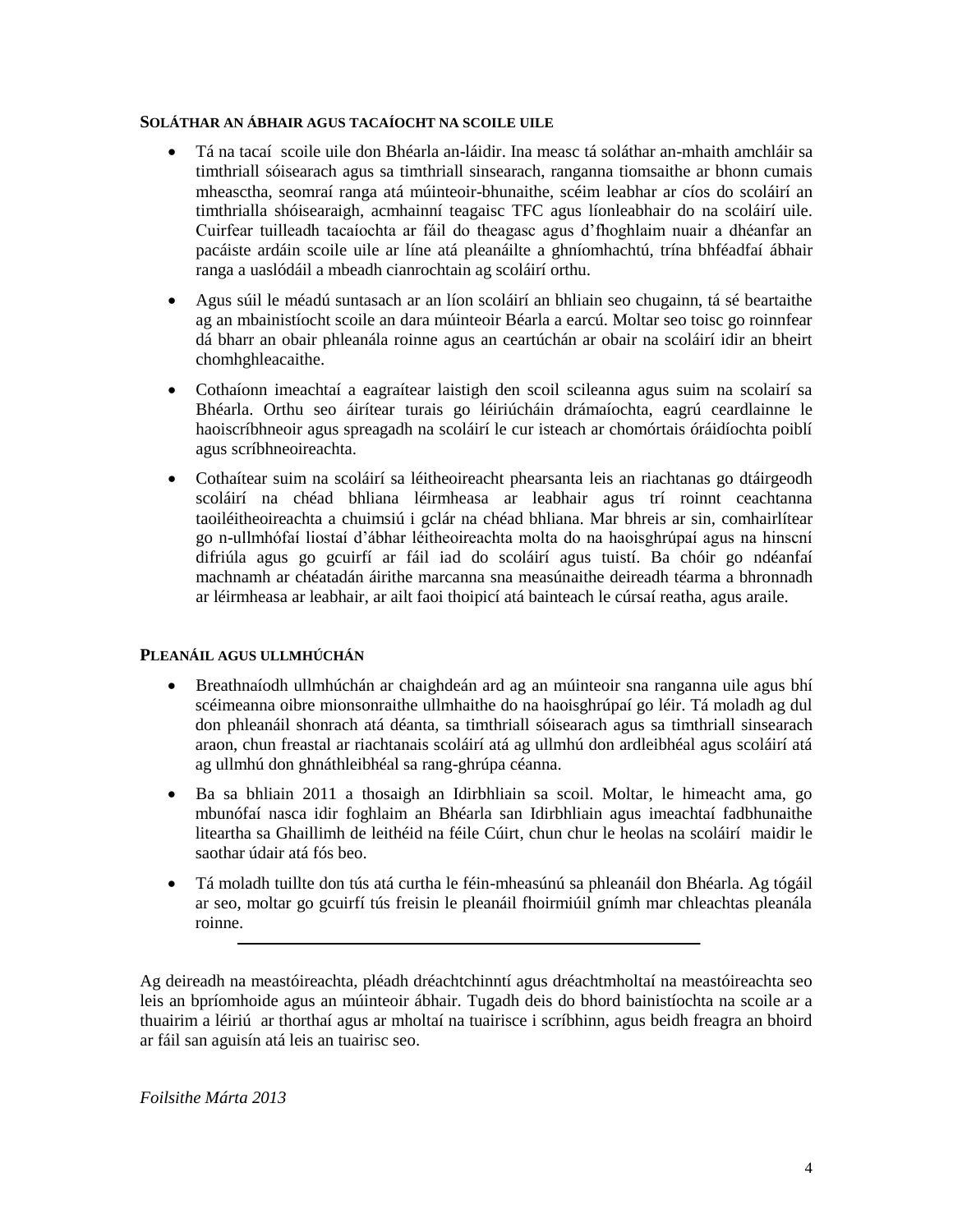# Aguisín

FREAGRA NA SCOILE AR AN TUAIRISC

Arna chur isteach ag an Bord Bainistíochta